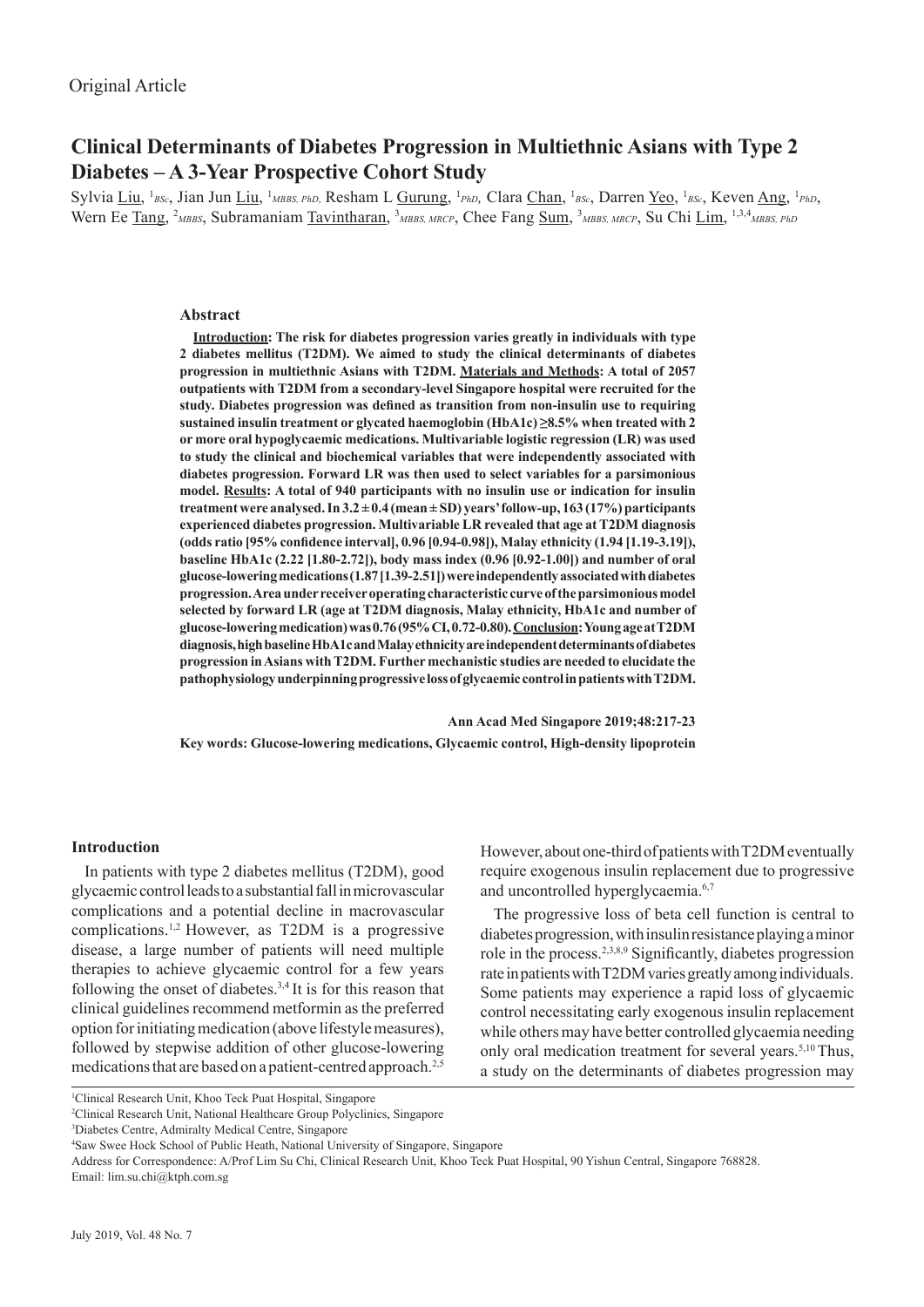guide stratified management of T2DM and potentially identify risk factors associated with progressive beta cell function loss. Early studies have identified clinical factors such as a younger age at T2DM diagnosis, dyslipidaemia and poor glycaemic control with accelerated diabetes progression.7,10,11 However, to our knowledge, the majority of these studies were conducted on Caucasians. Data on clinical determinants of diabetes progression in multiethnic Asians with T2DM is scarce.

Singapore is a developed city-state in Southeast Asia, whose population consists of Chinese, Malays and Indians as major ethnic groups.<sup>1</sup> In the current work, we aimed to prospectively identify the clinical and biochemical factors associated with progression of diabetes to a clinical requirement for insulin replacement therapy in a multiethnic T2DM cohort in Singapore.

## **Materials and Methods**

## *Singapore Study of Macro-Angiopathy and Microvascular Reactivity in Type 2 Diabetes (SMART2D) Cohort*

A total of 2057 outpatients with T2DM were enrolled in the Singapore Study of Macro-Angiopathy and Microvascular Reactivity in Type 2 Diabetes (SMART2D) cohort from a regional hospital and a primary care medical facility in Singapore between 2011 and 2014. The inclusion and exclusion criteria for the cohort assembly have been described previously.12 The determination of T2DM was based on exclusion of type 1 diabetes and diabetes attributed to other specific causes. Type 1 diabetes was diagnosed as requiring sustained insulin treatment 1 year after the onset of diabetes. Three years after enrolment, participants were invited by phone calls and written mails to the planned follow-up. By August 2017, 1478 participants had completed the follow-up study.

#### *Definition of Diabetes Progression and Participant Selection*

To our knowledge, there is no consensus or "gold standard" in defining T2DM progression.5,7 We defined it as requiring sustained insulin treatment for more than 6 months.<sup>10</sup> To account for inertia in insulin treatment initiation, those with glycated haemoglobin (HbA1c)  $\geq$ 8.5% (when taking ≥2 non-insulin glucose-lowering medications) were also considered as having diabetes progression.10 Participants with existing insulin use and those taking  $\geq 2$  oral glucoselowering medications but having HbA1c ≥8.5% at-baseline were excluded from the study. Of the 1478 participants with 3-year follow-up data, 940 met the criteria for study inclusion (Fig. 1).

The study was approved by the Singapore National Healthcare Group Ethics Review Board. All participants had provided written informed consent.



Fig. 1. Flowchart of the participants' selection.

#### *Clinical and Biochemical Variables*

Ethnicity and smoking status were self-reported. While duration of diabetes and age at T2DM diagnosis were also self-reported, these were further validated by medical records. Blood pressure was measured 3 times in a sitting position with a semi-automatic sphygmomanometer. An average of 3 readings was used. HbA1c was quantified by a point-of-care instrument (DCA VantageTM Analyzer, Siemens, Germany). High-density lipoprotein (HDL) cholesterol, low-density lipoprotein (LDL) cholesterol and triacylglycerol were measured by enzymatic assays (Roche Cobas Integra 700, Roche Diagnostics, Switzerland). Creatinine was measured by an enzymatic method which was traceable to isotope dilution mass spectrometry reference. Glomerular filtration rate (GFR) was estimated by Chronic Kidney Disease Epidemiology Collaboration (CKD-EPI) equation. Urinary albumin level was measured by a solid phase competitive chemiluminescent immunoassay (DPC Immulite, Gwynedd, United Kingdom) and presented as albumin-to-creatinine ratio (ACR, mg/g).

Data on medication use were retrieved from medical records by trained research nurses. Metformin, sulfonylurea, dipeptidyl peptidase-4 (DPP4) inhibitors and thiazolidinediones were oral glucose-lowering medication used at-baseline. No participant used sodium-glucose co-transporter-2 (SGLT2) inhibitors at-baseline while 23 (2.4%) participants were on SGLT2 inhibitor treatment at 3 years' follow-up. Only 1 participant was on glucagon-like peptide-1 receptor agonist (GLP-1RA) liraglutide treatment at-baseline and in the follow-up study, respectively.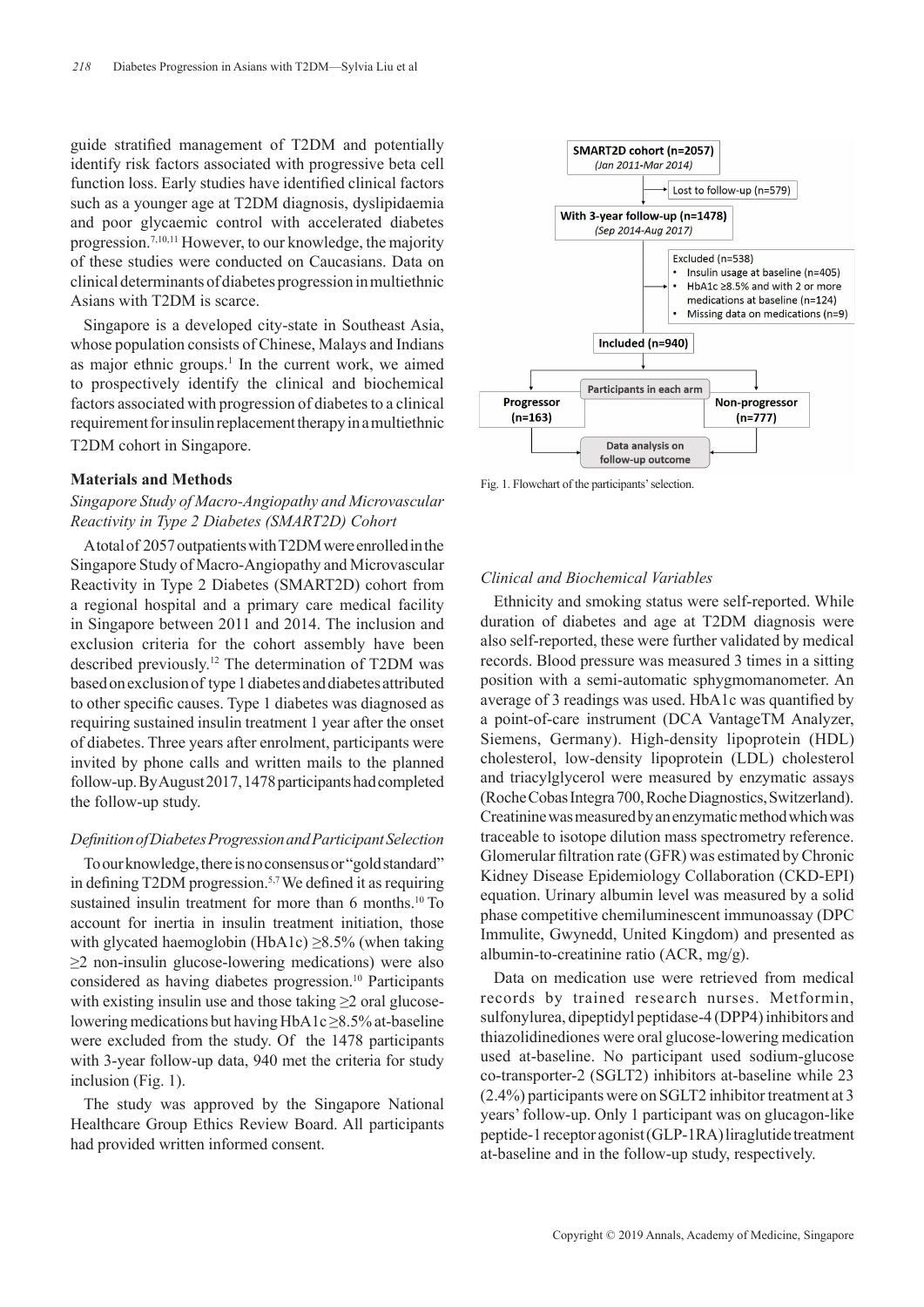## *Statistical Analysis*

Descriptive data were presented as mean  $\pm$  standard deviation (SD), median (interquartile range, IQR) or proportions. Between-group and across-group differences were compared by Student's t-test, Mann-Whitney U test, one-way analysis of variance (ANOVA), Kruskal-Wallis test or  $\chi^2$  test, where appropriate.

We used multivariable logistic regression (LR) to study which variables were independently associated with diabetes progression. Inclusion of the independent variables was based on biological plausibility. Age at T2DM diagnosis, sex, ethnicity, current smoking, body mass index (BMI), duration of diabetes, HbA1c, systolic blood pressure, HDL cholesterol, triacylglycerol, eGFR and number of oral glucose-lowering medications at-baseline were included as independent variables in the model. Given that: 1) age at T2DM diagnosis has been associated with diabetes progression<sup>7,10</sup> and 2) age at T2DM diagnosis and chronological age were highly correlated (Pearson, r  $= 0.73$ ), we only included the former in the multivariable model. In the posthoc power estimation based on the work by Peduzzi et al  $(n = 10 \text{ k/p})$ , where p is the smallest of the proportions of negative or positive subjects and k is the number of covariates),<sup>13</sup> our study had the power to include up to 16 independent variables in the multivariable LR model, given the sample size of 940 and number of diabetes progressors of 17.3%.

Additionally, we employed forward LR to select determinants of diabetes progression to build a parsimonious model. Variables with  $P \le 0.05$  were included whereas those with  $P > 0.1$  were excluded in the iteration. C statistics (area under receiver operating characteristics curve, AUC) were applied to assess goodness-of-fit of the model with selected determinants included.

In sensitivity analyses, we included only participants with transition-to-sustained insulin treatment ( $n = 72$ ) as diabetes progressors to assess the robustness of selected clinical determinants. Separately, we excluded participants with normal or below-normal BMI  $(\leq 23 \text{ kg/m}^2)$  from the analysis to partially mitigate the potential confounding by latent autoimmune diabetes of the adult (LADA).

Statistical analyses were performed using SPSS (version 22) and MedCalc (version 18.2.1). A 2-sided  $P \le 0.05$  was considered statistically significant.

## **Results**

## *Participant Baseline Characteristics*

At 3 years'  $(3.2 \pm 0.4)$  follow-up, 163 participants  $(17%)$ experienced diabetes progression (72 on sustained insulin treatment and 91 had indication for insulin treatment). As shown in Table 1, participants with diabetes progression were younger at cohort enrolment and at T2DM diagnosis compared to non-progressors. They had a higher level of HbA1c, a lower level of HDL cholesterol and a higher level of triacylglycerol. In addition, they were more likely to be on sulfonylurea and DPP4 inhibitor treatments and were more likely to be ethnic minorities. There were no statistical differences in BMI, blood pressure and LDL cholesterol levels between progressors and non-progressors. The number of participants with normal or below-normal BMI (≤23 kg/ m2 ) did not significantly differ between the 2 groups (17.2% in progressors vs  $22.5\%$  in non-progressors,  $P = 0.14$ ).

Stratification of participants by ethnicity showed that Malays and Indians had younger chronological age and shorter diabetes duration at-baseline as compared to their Chinese counterparts. They also had higher BMIs and lower HDL cholesterol levels. In addition, Malay participants had a higher proportion of current smokers and higher levels of LDL cholesterol and triacylglycerol as compared to the other 2 ethnic groups. There were no statistical differences in age at T2DM diagnosis, blood pressure, HbA1c and use of oral glucose-lowering medications at-baseline across the 3 ethnic groups (Table 2).

## *Clinical and Biochemical Determinants of Diabetes Progression*

Multivariable LR showed that age at T2DM diagnosis, Malay ethnicity, BMI, baseline HbA1c and number of oral glucose-lowering medications were significantly associated with diabetes progression, independent of other clinical and biochemical covariates (Table 3).

Forward LR suggested that 4 variables—age at T2DM diagnosis, Malay ethnicity, HbA1c and number of oral glucose-lowering medications—were independent determinants for diabetes progression (Table 4). AUC derived from the model of these 4 variables was 0.76 (95% confidence interval, 0.72-0.80).

A similar outcome was obtained when only participants with transition-to-sustained insulin use  $(n = 72)$  were considered as diabetes progressors in the multivariable analysis (Table 5). Excluding participants with normal BMIs from data analysis did not materially change the outcomes either (data not shown).

#### **Discussion**

In this 3-year follow-up study, we found that a younger age at T2DM diagnosis, poorer glycaemic control at-baseline and Malay ethnicity were independent determinants for progression to requirement of sustained insulin treatment in patients with T2DM. To our knowledge, this may be the first study on clinical determinants of diabetes progression in multiethnic Asians with T2DM.

The association between a higher HbA1c level and an increased risk of T2DM progression has been reported elsewhere.4,10 A growing body of in vitro and in vivo data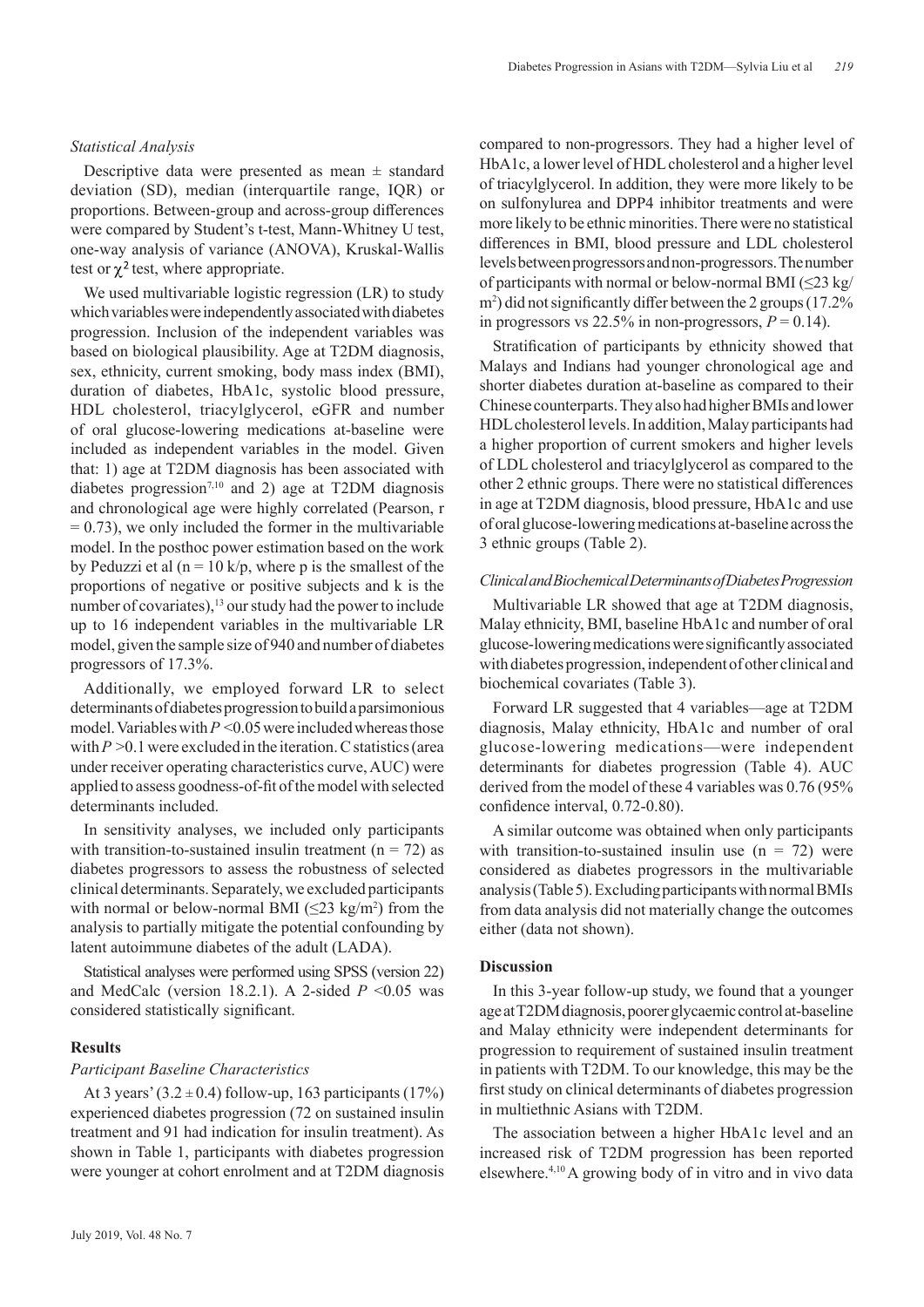| Table 1. Clinical and Biochemical Characteristics of Participants with Type 2 Diabetes Stratified by Status of Diabetes Progression |  |  |  |
|-------------------------------------------------------------------------------------------------------------------------------------|--|--|--|
|                                                                                                                                     |  |  |  |

|                                    | <b>Total</b>        | Non-Progressor      | Progressor          | $P Value*$ |
|------------------------------------|---------------------|---------------------|---------------------|------------|
|                                    | $n = 940$           | $n = 777$           | $n = 163$           |            |
| Chronological age (years)          | $57.6 \pm 10.3$     | $58.4 \pm 9.9$      | $54.1 \pm 11.2$     | $0.001$    |
| Age at T2DM diagnosis (years)      | $48.8 \pm 10.4$     | $49.7 \pm 10.3$     | $44.6 \pm 10.0$     | $0.001$    |
| Male sex $(\% )$                   | 52.7                | 52.1                | 55.2                | 0.49       |
| Ethnicity $(\% )$                  |                     |                     |                     | 0.04       |
| Chinese                            | 56.5                | 58.4                | 47.2                |            |
| Malay                              | 18.3                | 16.9                | 25.2                |            |
| Indian                             | 25.2                | 24.7                | 27.6                |            |
| Diabetes duration (years)          | $7.0(3.0-12.0)$     | $6.0(3.0-12.0)$     | $8.0(4.0 - 12.3)$   | 0.27       |
| Current smoker $(\% )$             | 9.0                 | 8.1                 | 13.0                | 0.07       |
| $HbA1c$ $(\% )$                    | $7.2 \pm 0.9$       | $7.1 \pm 0.8$       | $7.8 \pm 1.0$       | < 0.001    |
| mmol/mol                           | $55 \pm 7$          | $54 \pm 6$          | $62 \pm 8$          |            |
| Body mass index $(kg/m2)$          | $27.3 \pm 5.0$      | $27.3 \pm 5.1$      | $27.4 \pm 4.7$      | 0.72       |
| Blood pressure (mmHg)              |                     |                     |                     |            |
| Systolic                           | $139 \pm 18$        | $139 \pm 18$        | $138 \pm 17$        | 0.63       |
| Diastolic                          | $79 \pm 9$          | $79 \pm 9$          | $79 \pm 10$         | 0.61       |
| Lipids profile (mmol/L)            |                     |                     |                     |            |
| HDL cholesterol                    | $1.31 \pm 0.37$     | $1.33 \pm 0.37$     | $1.22 \pm 0.35$     | 0.001      |
| LDL cholesterol                    | $2.72 \pm 0.81$     | $2.71 \pm 0.80$     | $2.80 \pm 0.85$     | 0.19       |
| Triacylglycerol                    | $1.33(1.01 - 1.85)$ | $1.29(0.99 - 1.80)$ | $1.48(1.05 - 2.18)$ | 0.002      |
| Renal function                     |                     |                     |                     |            |
| eGFR (ml/min/1.73 m <sup>2</sup> ) | $88.6 \pm 22.4$     | $87.9 \pm 21.5$     | $91.7 \pm 26.2$     | 0.05       |
| $uACR$ ( $\mu$ g/mg)               | $16.0 (5.0 - 58.0)$ | $15.0 (4.0 - 50.5)$ | $22.0(7.0-89.5)$    | 0.03       |
| Hypoglycaemic medications (%)      |                     |                     |                     |            |
| Metformin                          | 82.6                | 81.6                | 87.7                | 0.07       |
| Sulfonylurea                       | 47.6                | 45.0                | 59.5                | 0.001      |
| DPP4 inhibitors                    | 6.1                 | 5.0                 | 11.1                | 0.01       |
| Thiazolidinediones                 | 0.5                 | 0.5                 | 0.6                 | $0.87\,$   |

DPP4: Dipeptidyl peptidase-4; eGFR: Estimated glomerular filtration rate; HbA1c: Glycated haemoglobin; HDL: High-density lipoprotein; LDL: Lowdensity lipoprotein; T2DM: Type 2 diabetes mellitus; uACR: Urinary albumin-to-creatinine ratio

Data are presented as proportion (%) for categorical variables, mean ± SD or median (IQR) for continuous variables.

\*Differences between progressors and non-progressors were compared by Student's t-test, Mann-Whitney U test or  $\chi^2$  test, where appropriate. All tests had a power of >80%. Variables which differed significantly between groups are in bold.

have supported the important role of glucotoxicity in diabetes progression.9 It has been known for decades that resolving hyperglycaemia itself may improve insulin secretion.<sup>8</sup> The mechanistic linkages between poor glycaemic control and diabetes progression may involve endoplasmic reticulum and oxidative stress which are closely related with beta cell dysfunction.8,10,14 Data from our study reinforces the importance of better glycaemic control in slowing down diabetes progression (at least in patients with low risk of hypoglycaemia).

The association of young age at T2DM onset with diabetes progression has been reported in non-Asian populations.4,10,15,16 Data from our study of Southeast Asians with T2DM are agreeable with the early literature. The pathophysiologic linkage between early age of T2DM onset and diabetes progression may be multifactorial. Age at T2DM diagnosis can be a determinant of the ability to cope with diabetes. Indeed, T2DM patients with young diabetes onset age in our SMART2D cohort are characterised by poorer glycaemic control.<sup>17</sup> Therefore, the resultant glucotoxicity in this group of patients may contribute to accelerated decline of beta cell function. On the other hand, behavioural and lifestyle risk factors may also be parts of the pathologic network which directly or indirectly affect the rate of diabetes progression. In corollary, patients with early-onset T2DM had a higher proportion of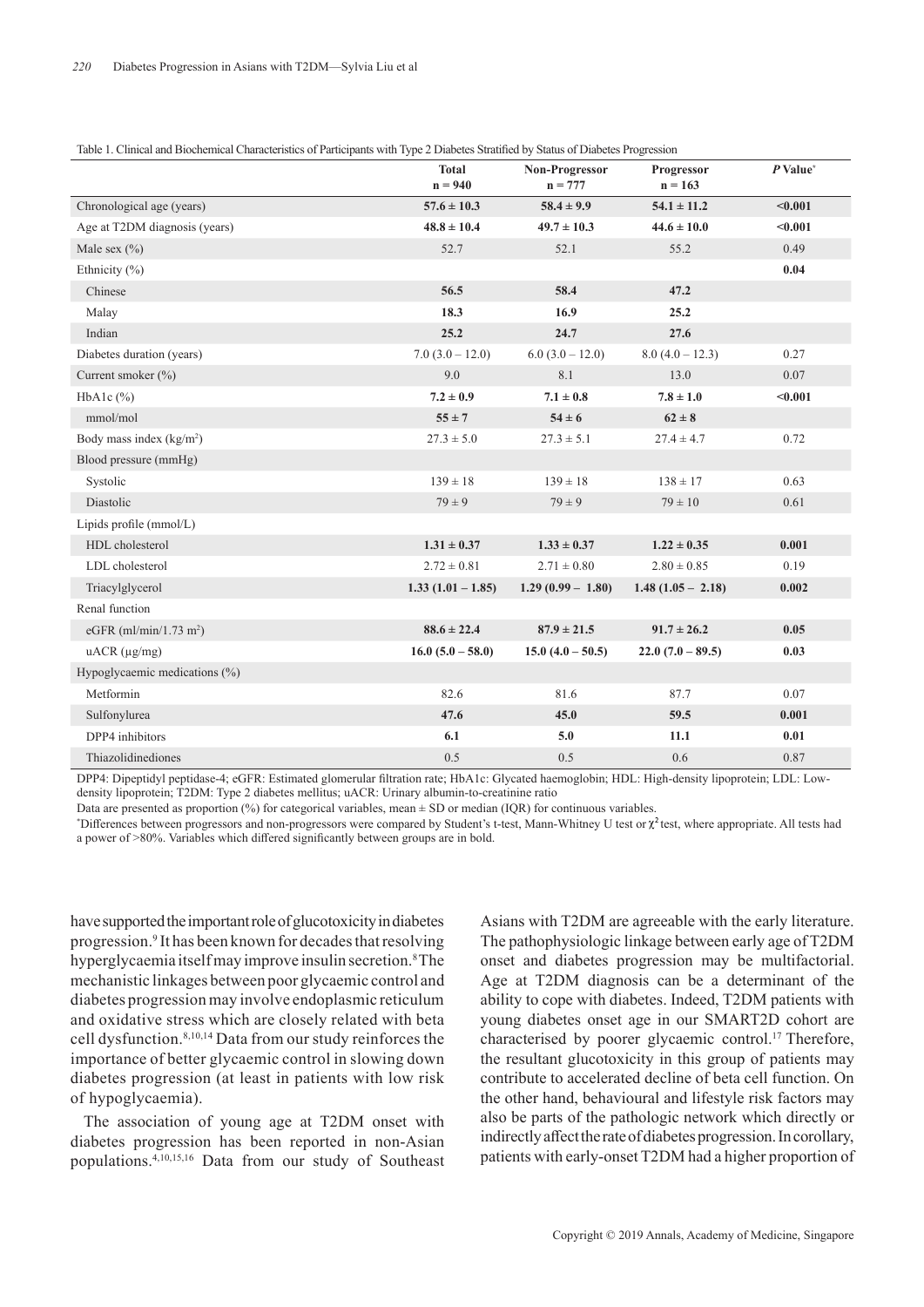## Table 2. Clinical and Biochemical Characteristics of Participants with Type 2 Diabetes Stratified by Ethnicity

|                               | <b>Chinese</b><br>$n = 531$ | <b>Malay</b><br>$n = 172$ | Indian<br>$n = 237$ | $P Value*$ |
|-------------------------------|-----------------------------|---------------------------|---------------------|------------|
| Chronological age (years)     | $58.8 \pm 10.3$             | $55.5 \pm 9.1$            | $56.2 \pm 9.8$      | < 0.001    |
| Age at T2DM diagnosis (years) | $49.4 \pm 10.4$             | $48.0 \pm 10.2$           | $48.1 \pm 10.0$     | 0.15       |
| Male sex $(\% )$              | 54.0                        | 52.9                      | 49.4                | 0.49       |
| Diabetes duration (years)     | $8.0(3.0-14.0)$             | $5.0(3.0-10.0)$           | $7.0(3.0-10)$       | 0.01       |
| Current smoker (%)            | 8.5                         | 14.4                      | 6.3                 | 0.03       |
| HbA1c $(\%)$                  | $7.2 \pm 0.9$               | $7.1 \pm 0.9$             | $7.2 \pm 0.9$       | 0.63       |
| mmol/mol                      | $55 \pm 7$                  | $54 \pm 7$                | $55 \pm 7$          |            |
| Body mass index $(kg/m2)$     | $26.2 \pm 4.4$              | $29.7 \pm 5.6$            | $28.1 \pm 5.1$      | < 0.001    |
| Blood pressure (mmHg)         |                             |                           |                     |            |
| Systolic                      | $139 \pm 18$                | $138 \pm 17$              | $137 \pm 17$        | 0.07       |
| Diastolic                     | $78 \pm 9$                  | $80 \pm 9$                | $80 \pm 10$         | 0.12       |
| Lipids profile (mmol/L)       |                             |                           |                     |            |
| HDL cholesterol               | $1.34 \pm 0.35$             | $1.26 \pm 0.32$           | $1.28 \pm 0.42$     | 0.01       |
| LDL cholesterol               | $2.70 \pm 0.80$             | $2.86 \pm 0.96$           | $2.68 \pm 0.71$     | 0.05       |
| Triacylglycerol               | $1.32(1.01 - 1.85)$         | $1.46(1.10-2.14)$         | $1.21(0.94-1.64)$   | < 0.001    |
| Renal function                |                             |                           |                     |            |
| eGFR $(ml/min/1.73 m2)$       | $87.7 \pm 22.6$             | $85.9 \pm 25.0$           | $92.5 \pm 19.6$     | 0.01       |
| $uACR$ ( $\mu$ g/mg)          | $16.0(5.0-66)$              | $26.0 (8.0 - 89)$         | $11.0(3.0-35)$      | < 0.001    |
| Hypoglycaemic medications (%) |                             |                           |                     |            |
| Metformin                     | 82.1                        | 83.7                      | 83.1                | 0.87       |
| Sulfonylurea                  | 45.6                        | 50.6                      | 49.8                | 0.38       |
| DPP4 inhibitors               | 6.8                         | 6.4                       | 4.2                 | 0.38       |
| Thiazolidinediones            | 0.2                         | 0.6                       | 1.3                 | 0.17       |

DPP4: Dipeptidyl peptidase-4; eGFR: Estimated glomerular filtration rate; HbA1c: Glycated haemoglobin; HDL: High-density lipoprotein; LDL: Lowdensity lipoprotein; T2DM: Type 2 diabetes mellitus; uACR: Urinary albumin-to-creatinine ratio

Data are presented as proportion (%) for categorical variables, mean ± SD or median (interquartile range) for continuous variables.

\*Differences across ethnic groups were compared by one-way analysis of variance, Kruskal-Wallis test or  $\chi^2$  test, where appropriate. Variables which differed significantly across the 3 ethnic groups are in bold.

Table 3. Clinical and Biochemical Variables Associated with Diabetes Progression in Multivariable Analysis

|                                     | Odds Ratio (95% CI) | P Value  |
|-------------------------------------|---------------------|----------|
| Age at T2DM diagnosis (years)       | $0.96(0.94-0.98)$   | 0.001    |
| Female sex*                         | $1.07(0.71-1.63)$   | 0.74     |
| Malay ethnicity*                    | $1.94(1.19 - 3.19)$ | 0.009    |
| Indian ethnicity*                   | $1.31(0.83 - 2.06)$ | 0.25     |
| Current smoker <sup>*</sup>         | $1.13(0.60 - 2.14)$ | 0.70     |
| Diabetes duration (years)           | $0.98(0.95-1.01)$   | 0.21     |
| HbAlc $(\%)$                        | $2.22(1.80-2.72)$   | < 0.0001 |
| Body mass index $(kg/m2)$           | $0.96(0.92-1.00)$   | 0.04     |
| Systolic blood pressure (mmHg)      | $1.00(0.99 - 1.02)$ | 0.49     |
| HDL cholesterol (mmol/L)            | $0.60(0.30 - 1.17)$ | 0.13     |
| Triacylglycerol (mmol/L)            | $1.12(0.90 - 1.38)$ | 0.30     |
| eGFR $(ml/min/1.73m2)$              | $1.00(1.00 - 1.02)$ | 0.38     |
| No. of glucose-lowering medications | $1.87(1.39 - 2.51)$ | < 0.0001 |

CI: Confidence interval; eGFR: Estimated glomerular filtration rate; HbA1c: Glycated haemoglobin; HDL: High-density lipoprotein; T2DM: Type 2 diabetes mellitus; uACR: Urinary albumin-to-creatinine ratio

Multivariable logistic regression: dependent variable – diabetes progression (binary).

All variables were entered as independent variables. Variables which were significantly associated with diabetes progression are in bold.

\* Male sex, Chinese ethnicity and non-current smoker were taken as reference, respectively.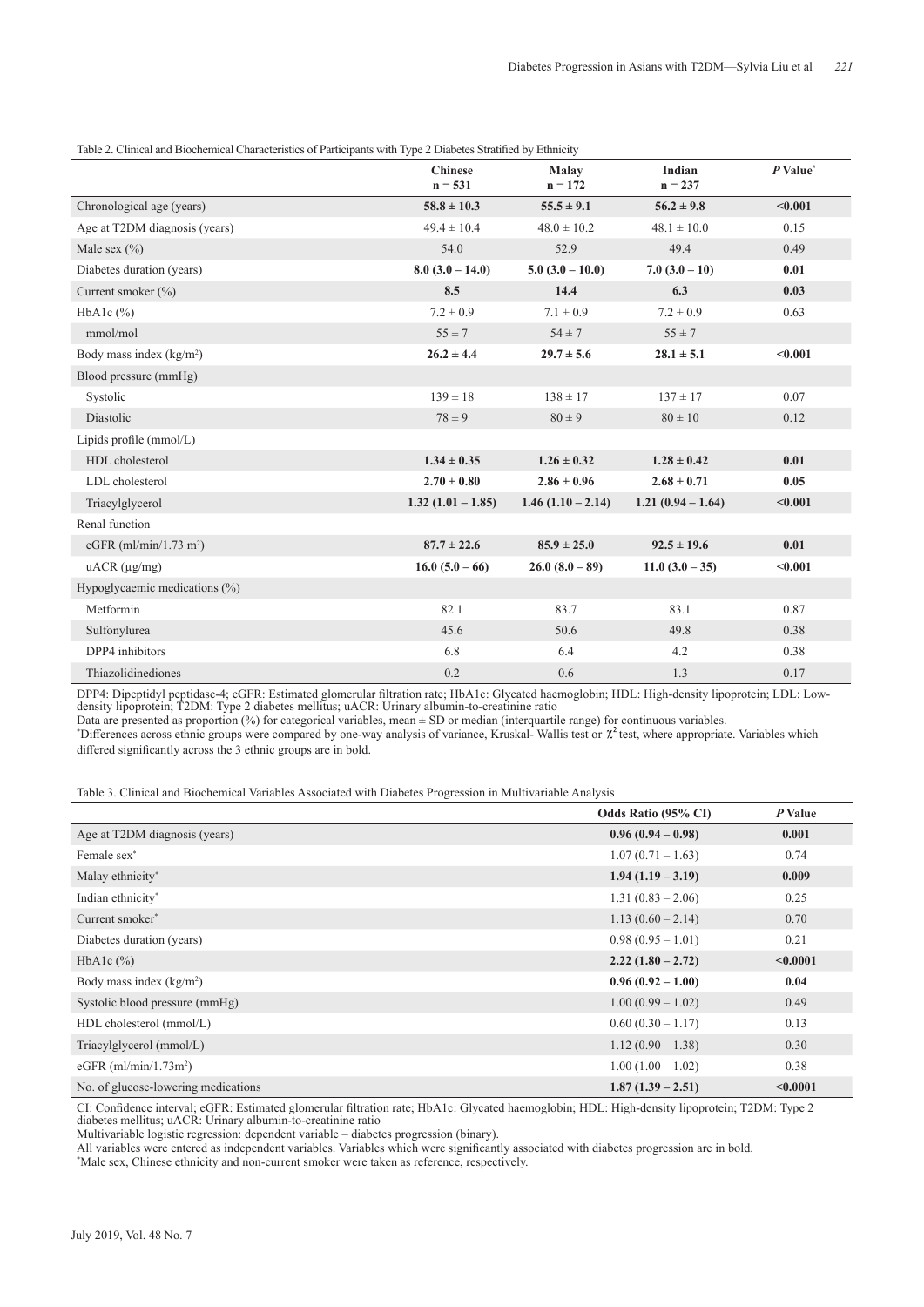| Table 4. Determinants of Diabetes Progression and Their Odds Ratios in |  |
|------------------------------------------------------------------------|--|
| the Parsimonious Model Selected by Forward Logistic Regression         |  |

|                                     | <b>Odds Ratio (95% CI)</b> | P Value  |
|-------------------------------------|----------------------------|----------|
| Age at T2DM diagnosis (years)       | $0.97(0.95-0.98)$          | < 0.001  |
| Malay ethnicity*                    | $1.86(1.17-2.94)$          | 0.009    |
| HbAlc $(\%)$                        | $2.23(1.83 - 2.72)$        | < 0.0001 |
| No. of glucose-lowering medications | $1.80(1.36 - 2.38)$        | < 0.0001 |

CI: Confidence interval; HbA1c: Glycated haemoglobin; T2DM: Type 2 diabetes mellitus

Multivariable logistic regression: dependent variable – diabetes progression (binary). Independent variables: age at T2DM diagnosis, Malay ethnicity, HbA1c and number of glucose-lowing medications at-baseline as selected by the forward logistic regression. \* Chinese ethnicity was taken as reference.

Table 5. Clinical and Biochemical Variables Associated with Transitionto-Sustained Insulin Use in Multivariable Logistic Regression

|                                     | Odds Ratio (95% CI) | P Value  |
|-------------------------------------|---------------------|----------|
| Age at T2DM diagnosis (years)       | $0.95(0.92-0.98)$   | < 0.001  |
| Female sex <sup>*</sup>             | $1.62(0.90-2.90)$   | 0.11     |
| Malay ethnicity*                    | $2.22(1.16 - 4.24)$ | 0.02     |
| Indian ethnicity*                   | $0.92(0.47 - 1.82)$ | 0.82     |
| Current smoker <sup>*</sup>         | $1.28(0.53 - 3.08)$ | 0.58     |
| Diabetes duration (years)           | $0.98(0.95-1.02)$   | 0.42     |
| HbAlc $(\%)$                        | $2.20(1.65 - 2.94)$ | < 0.0001 |
| Body mass index $(kg/m2)$           | $0.95(0.90 - 1.01)$ | 0.10     |
| Systolic blood pressure (mmHg)      | $1.01(1.00 - 1.03)$ | 0.18     |
| HDL cholesterol (mmol/L)            | $0.59(0.23-1.53)$   | 0.28     |
| Triacylglycerol (mmol/L)            | $0.96(0.66 - 1.38)$ | 0.81     |
| eGFR $(ml/min/1.73m2)$              | $1.00(0.99 - 1.01)$ | 0.73     |
| No. of glucose-lowering medications | $2.10(1.39 - 3.19)$ | < 0.001  |

CI: Confidence interval; eGFR: Estimated glomerular filtration rate; HbA1c: Glycated haemoglobin; HDL: High-density lipoprotein; T2DM: Type 2 diabetes mellitus

Multivariable logistic regression: dependent variable – diabetes progression (binary). All variables in the table were entered as independent variables in the model.

\* Male sex, Chinese ethnicity and non-current smoker were taken as reference, respectively. Variables which were significantly associated with diabetes progression are in bold.

current smokers.<sup>17</sup> Additionally, we postulate that genetic risk factors may play a role in risk of diabetes progression. Several genetic mutations related with beta cell function have been reported in patients with young-onset T2DM.<sup>18</sup> Given the rapid and increased prevalence of early-onset T2DM worldwide,18,19 novel approaches are urgently needed to prevent or slow down the fast deterioration of diabetes control in this group of patients.

The independent association of Malay ethnicity with a higher risk of diabetes progression is novel. Malay participants in our cohort have a higher proportion of current smokers and higher levels of BMI and triacylglycerol at-baseline (Table 2). It is reasonable to postulate that these traditional risk factors may at least partly contribute to the accelerated diabetes progression in Malays with T2DM. Although several studies have examined ethnic differences in insulin resistance among the 3 ethnic groups in Singapore,  $20,21$  studies comparing beta cell function across ethnic groups are relatively scarce. One early study showed that healthy and lean Malay males exhibited a lower insulin secretory capacity that was accompanied by a higher glucose excursion in response to mixed-meal tolerance test as compared to their Chinese and Indian counterparts.<sup>22</sup> To our knowledge, no study has systematically compared beta cell function and its temporal change across Malay, Indian and Chinese patients with T2DM.

#### *Strengths and Limitations*

Our study has strengths and weaknesses. It is prospective in design with a planned follow-up. The cohort comprised multiethnic participants which may represent major subpopulations living in Southeast Asia. Nevertheless, several weaknesses should be mentioned. First, there is no consensus or "gold standard" to define diabetes progression. We took the requirement for sustained insulin treatment as a surrogate marker of diabetes progression. The decision for initiation of insulin treatment is sometimes arbitrary and determined by several patient- and clinician-related factors. Second, given the nature of the study, we were unable to elucidate the mechanistic linkage between identified clinical determinants and diabetes progression. Future studies on temporal changes in beta cell function and its related risk factors are needed. Third, it is possible that some participants with accelerated diabetes progression may have LADA, especially for those with rapid diabetes progression and normal BMI.<sup>23</sup> However, the number of participants with normal or below-normal BMI ( $\leq$ 23 kg/m2 ) did not significantly differ between those with rapid diabetes progression and their counterparts. Also, excluding those with normal BMI from data analysis did not materially change the outcome. These analyses may partially mitigate the concern on confounding by LADA. Having said so, we did not have data on the islet-specific autoantibodies or C-peptide. Future studies are needed to further address this important question. Fourth, some risk factors such as socioeconomic status and medication adherence were not available in the study. These are also potential important determinants of diabetes progression. Finally, our participants were recruited from a regional hospital and a primary care facility. Hence, further studies are needed to assess the generalisability of the findings in our study.